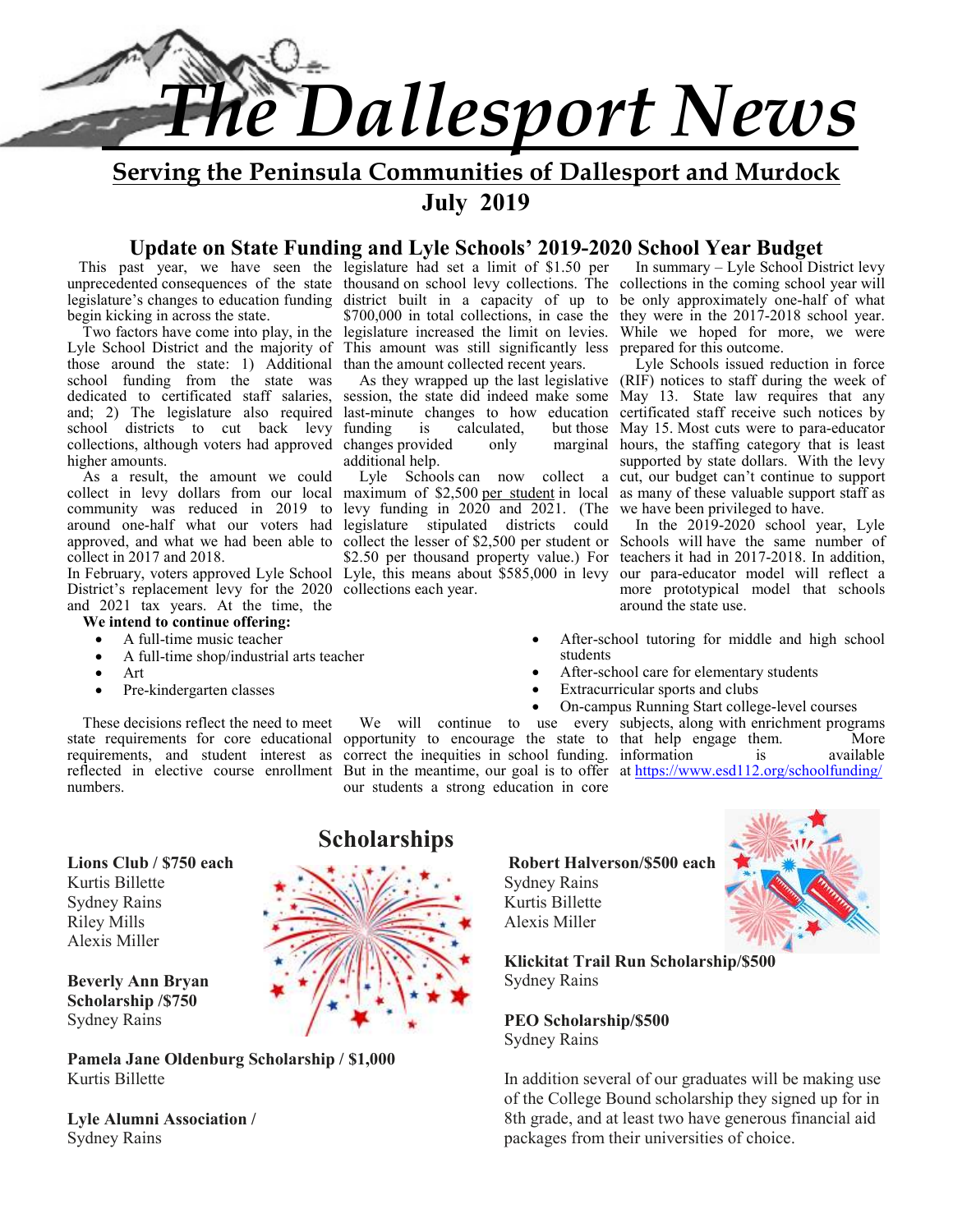#### **Book Report By Judy Bane "Gone to Dust" by Matt Goldman**

A brutal crime. The ultimate coverup. How do you solve a murder with no useable evidence?

 Private detective Nils Shapiro is focused on forgetting his ex-wife and keeping Minneapolis winter when a former colleague, neighboring Edina Police Detective Anders Ellegaard, calls with the impossible.

 Suburban divorcee Maggie Somerville was found murdered in her bedroom, her body covered with the dust from hundreds of emptied vacuum cleaner bags, all potential DNA evidence obscured by the calculating killer.

 Digging into Maggie's cell phone records, Nils finds that the most frequently called number belongs to a mysterious young woman whose true identity could shatter the Somerville family--but could she be guilty of murder?

After the FBI demands that Nils drop the case, Nils and Ellegaard are forced to take their investigation underground, where the case grows as murky as the contents of the vacuum cleaner bags. Is this a strange case of domestic violence or something with far reaching, sinister implications?

This is the first book in a new series, with private detective Nils Shapiro. If you like Jack Reacher, you'll like Nils. A smart, sharp witted detective in a well written story that will keep you turning pages as fast as you can.

The second book in this series is Broken Ice and the third title is The Shallows. I think you'll really enjoy getting to know the new guy on the block.

## **Klindt's Community Book Club**

**July 14, 2019 6:30 PM - 8:00 PM**  http://www.klindtsbooks.com

Join us to discuss **A River Lost: Life and Death on the Columbia by Blaine Harden.** Klindt's Community Book Club is free and open to all readers. Our reading group gathers at Klindt's Bookstore each month for staff-led book discussion. We provide snacks and beverages and offer a discount on the monthly book selection. Please call or email to let us know you're coming.

Information: Klindt's Booksellers. 296- 3355

## **Bookmobile To Add New Stops**

Do you live outside of Goldendale? Would you like to browse for library books, movies and audiobooks, pick up the materials you've put on hold, or take the kids or grandkids to a free craft activity this summer without coming all the way into town?

The bookmobile is coming to a stop near you!

This summer the bookmobile will have a few new stops-at Maryhill, High Prairie, and Pleasant Valley-and will stop for a longer duration of time at established points like Lyle, **Dallesport,** Appleton, Wishram and Bickleton.

Most of the stops will feature Stories & Crafts, a free program that includes an all ages storytime and crafts such as making aliens as part of this year's space-themed summer reading program, A Universe of Stories. Children of all ages can come aboard anytime during the stop to join the fun.

The bookmobile will also be open for business at the Farmer's Market on the second Saturday of the month, and at the Goldendale Swimming Pool every Friday afternoon from mid-June through mid-August. And don't forget to come aboard during the Klickitat County Fair.

For a complete list of dates, locations and information about where and when the Stories & Crafts programs will be hosted, visit the library's bookmobile online at http://www.fvrl.org/bookmobiles or visit the Goldendale Community Library at 131 W. Burgen Street in Goldendale to pick up a free schedule.

#### **Janice Pletcher**

**June 25, 1963 ~ May 21, 2019**  Janice Pletcher, 56, of Dallesport, Wash. passed away May 21, 2019. Janice was<br>born June 25, born June 1963, in Goldendale, Wash., to Melvin and Myrna Thornburg.



She was a very caring person and would do anything for anyone in need. She lived in Idaho for about 20 years where she had her daughter, Amy, who was her pride and joy.

Janice was at home in the boat fishing or spending time with loved ones. She also enjoyed a good book or working on her "yard art."

She is survived by her father Melvin; daughter Amy Gajda, son-in-law Jeff Gajda; sisters, Jayne Fischer and Jodie Norquist; brother Jim Thornburg; aunt Linda; uncle Vernon; several nieces; nephews and her beloved dog Ozzy. Janice was preceded in death by her mother Myrna Thornburg; and husband Glenn Miles.

## **Find Waldo In The Dalles**

**July 1, 2019 - August 1, 2019**  http://www.klindtsbooks.com

It is time once again for FIND WALDO in THE DALLES! We are hiding Waldo in 25 places around The Dalles and giving away prizes to diligent hunters who find him. Stop by Klindt's to pick up your free WALDO passport and join the fun during the entire month of July. Final party and drawing at Klindt's on August 1st at 3PM. Free and open to all ages.

Klindt's Booksellers 315 E 2nd Street, Information: Klindt's 541-296-3355.

**Klindt's Bookstore** 541-296-3355 315 E. 2nd Street, The Dalles

Hours: Mon. – Sat. 8:00 am– 6:00 pm Sundays 11:00 am - 4:00 pm

**The Dalles/Wasco County Public Library** 541-296-2815

wascocountylibrary.com 722 Court Street, The Dalles

## **HOURS:**

Monday-Thursday 10 a.m. to 8:30 p.m. Saturday: 10 a.m. to 5 p.m. Closed Sunday

*\*FREE wireless Internet access* inside the library and on library grounds. **White Salmon Valley Community Library** 509-493-1132 - Town & Country Sq. White Salmon Open Tuesdays 10:00 am - 8:00 pm Wed.-Sat. 10:00 am - 6:00 pm

 *\*FREE wireless Internet access*  **Goldendale Community Library** 

(509) 773-4487 131 West Burgen Street Goldendale, Open M Tu Th F Sat 10am-6:00pm and 10 to 8 on Wednesdays

**Bookmobile** 

Fort Vancouver Regional Library 1-888-546-2707



The Library Bookmobile **Summer Schedule** 

**Wednesdays July 10th & 24th .**  Lyle Activity Center 10:30-12:00 Dallesport Church of Christ…1:30–3:00

 A map of all FVRLibraries' bookmobile stops as well as printable schedules can be found at

http://www.fvrl.org/bookmobiles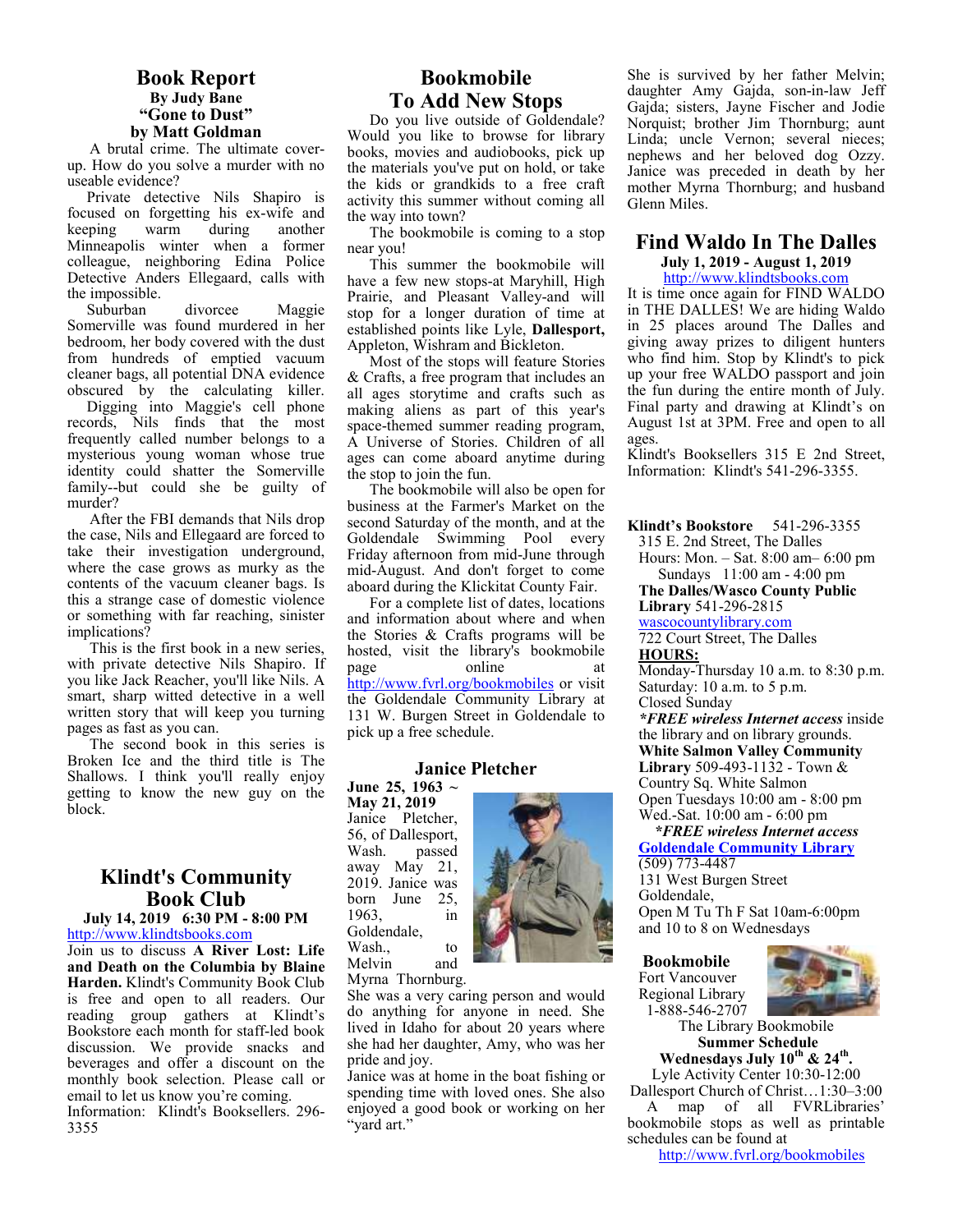#### **Community Council Corner**

By Caleb Hotchkiss The Dallesport-Murdock Community Council met on June  $13<sup>th</sup>$ , 2019 at the

Dallesport Community Center. Prompted by an email from Mr. Nate Fleming of Dirt Hugger asking for volunteer opportunities, the Council and community members discussed the idea of a Community Garden. Ideas were discussed including seeking donations<br>from various businesses and businesses organizations for the garden which would help the community by providing produce to those in need, demonstrating water conservation practices and providing a place for neighbors to meet each other. A committee to be led by Mr. Bill Adams was created to realize these ideas.

 The Council discussed recent events related to the Dallesport Water District including a mailing sent out to Dallesport critical of the Dallesport Water District management. Different perspectives were voiced including those critical of the DWD, and others more<br>moderate and empathetic. The empathetic. The community is encouraged to participate in the upcoming budget meetings, the next of which is scheduled for June  $26<sup>th</sup>$ .

 These meetings will be important leading up to an August tri-annual 360 audit of the DWD. The possibility of using the DMCC website at Dallesport-WA.org for posting DWD minutes and other materials was discussed.

member Kim McCartney is heading up ice cream sales at the Show in the Shade and Fly In events this summer. The Lyle School football team will be helping out. Stop by these events, get an ice cream and help support the community.

 The meeting also included a discussion of fireworks safety as we approach the 4<sup>th</sup> of July. Please exercise caution, and heed the advice of the fire department and law enforcement when celebrating Independence Day this year.

 Community member Mrs. Angie Jenkins announced her interest in filling a vacant spot on the Council. The Council appointed her to an interim position. Council Secretary Hotchkiss announced he anticipates resigning in July, which would leave an opportunity for another community member to join the Council. Email the Council at DallesportMurdockCC@gmail.com or visit an upcoming meeting if you are interested in joining the Council.

 The next meeting of the Dallesport-Murdock Community Council is Thursday July  $11<sup>th</sup>$  at 7:00 PM, at the Community Center on  $6<sup>th</sup>$  Avenue.

#### **Community Gardens**

Hi, my name is Bill Adams. I have been appointed, by the Dallesport Community Council to organize the Dallesport, WA Community Garden Project.

I have reserved the Community Center for Monday July  $8<sup>th</sup>$  at 7pm for the first organizational meeting for those who are interested in helping.

We have a ton of work to do to get ready for the 2020 Spring planting season.

I have accessed the website for the<br>American Community Garden Community Association for their suggested 10 steps to starting a community garden.

https://communitygarden.org/resources /10-steps-to-starting-a-communitygarden/

1. Organize a Meeting Of Interested People

2. Form a Planning Committee

3. Identify All Your Resources

4. Approach A Sponsor

5. Choose A Site

6. Prepare And Develop The Site

7. Organize the Garden

8. Plan for Children

9. Determine Rules and Put Them in Writing

10. Help Members Keep In Touch with Each Other

The people I hope we are able to serve with this garden are the children, elderly, low-income, and all who want to help. Hope to see you there! Sincerely, Bill Adams

#### **Dallesport Water Dist.**

P.O. Box 131

Dallesport, WA 98617 If you have any questions regarding your water system, please feel free to contact. District Manager/Operator/Clerk; Austin Wilson dwdmanager@gmail.com 541-980-6756 or dallesportwater@gmail.com Office hours: 8:00am to 1:00pm Monday thru Thursday. 541-980-6514 **Monthly meetings are held on the 2nd**

**Wednesday of every month at 5:00pm at the Dallesport Community Center.** 

#### **Emergency Management to hold public meetings**

The Klickitat County Department of Emergency Management will hold a public meeting on its Hazard Mitigation Plan Update on July 10 at 6 p.m. at the Klickitat PUD meeting room, 1313 S. Columbus Ave. in Goldendale and again on July 11at 6 p.m. at the Council Chambers, 119 NE Church Ave. in White Salmon.

These meetings will address the Mutli-Hazard Mitigation Plan being developed for Klickitat County and will include a slideshow presentation and discussion on the identified hazards and potential improvement and risk reduction projects. Public input is sought to better frame the regions efforts for hazard mitigation projects, wildland fire protection, resource<br>enhancements. and emergency enhancements, preparedness. The meetings will last approximately 60 minutes.

For more information, contact Brad Tucker, Northwest Management, Inc., at (208) 245-1920.

## **Sagetech enters receivership amidst financial challenges**

By SVERRE BAKKE The Enterprise sbakke@whitesalmonenterprise.com

Sagetech Corp. of White Salmon has been placed in receivership by its owner<br>"due to declining demand for declining manufacturing services" and the financial challenges that decline presents for the manufacturer of avi-onics for unmanned aerial vehicles (UAV).

Tom Furey, Sagetech's chief operating officer, told The Enterprise on Monday that the company's owner placed Sagetech into re-ceivership on June 10 "as the most viable path forward for Sagetech."

"This may result in the sale of all or part of Sagetech's business, and is expected to take a few months," Furey said.

"During this process Sagetech will continue to operate its business, satisfying customer requirements for high-quality avionics and manufacturing products and services," he said.

Furey explained that Sagetech is funda-menally two businesses. The avionics business consists of designing and manufacturing combat-proven XP transponders and next-generation MX transponders.

The XP family of transponders is the market-leading solution for UAVs (drones). It ensures flight safety by providing real-time visibility of drones to air traffic controllers and combat airspace managers. The MX product line is nearing completion, Furey said, and consists of a Federal Aviation Administration-certified civil transponder and Department of Defensecertified military transponder. The MX12B military transponder, he noted, will ensure secure NATO identification of military UAVs so that they can safely provide intelligence and search and reconnaissance data to military commanders around the globe.

Sagetech's aviation transponder and UAV manufacturing capabilities have tremendous value," Furey said, "and the process of receivership will help identify the most appropriate way to continue to serve customers in the short term while we find the optimal way forward."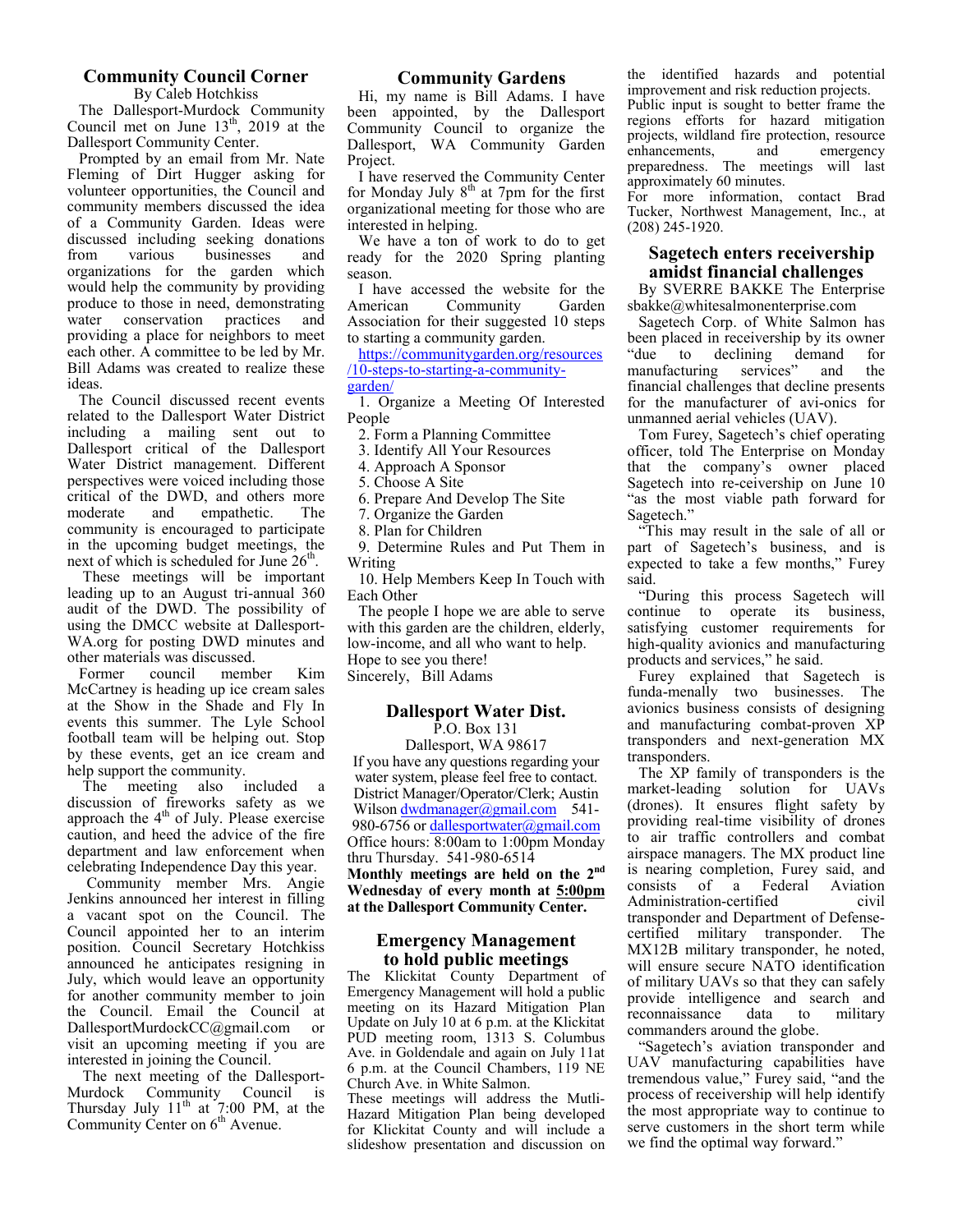## **Insitu Cuts Workforce**

Boeing drone unit Insitu, which employs about 1,000 people in the Columbia River Gorge and about 500 elsewhere, said Tuesday it is cutting its workforce due to competitive pressures and a falloff in business.

Chief executive Esina Alic announced the news to employees without providing any details on the overall number of people who will be laid off. A person familiar with the details said the workforce will be cut by about 15 percent, which will slash more drone crashed repeatedly during the field than 200 jobs.

That's a major blow to employment in the area around Bingen, Wash., where Insitu configuration wasn't ready," the engineer is based, and Hood River, Ore., across the said. "It crashed three times in front of the Columbia River. A small cluster of aerospace suppliers has grown up there.

Insitu spokeswoman Jenny Beloy said<br>Alic told employees Tuesday June 4<sup>th</sup>. that cutting the workforce was necessary to cope with increased competition in the drone business.

"Our market has become more challenging, and with that we've seen an best technology to support our soldiers." increased need to reduce costs," Alic said.

Insitu's catapult-launched ScanEagle drones are used by the military for surveillance in battle zones and by the Coast Guard for maritime surveillance. The company provides both the drone systems and the field operators who deploy them.

One Insitu engineer, who doesn't expect to be laid off but who spoke on condition of anonymity to protect his job, said Alic, who endurance aircraft of about 50 pounds, \*\*\*\*\*\*\*\*\*\*\*\*\*\*\*\*\*\*\*\*\*\*\*\*\*\*\*\*\*\*\*\*\*\*\*\*\*\*\*\*\*\*\*\*\*\*\*\*\*\*\*\*\*\*\*\*\*\*\*\*\*\*\*\*\*\*\*\*\*\*\*\*\*\*\*\*\*\*\*\*\*\*\*\*\*\*\*\*\*\*\*\*\*\*\*\*\*\*\*\*\*\*\*

level below her for a series of quality issues team of operators to field the drones. that has hurt the company's reputation.

Insitu lost out this spring in a competition to provide the U.S. Army with a new drone scout called the Future Tactical Unmanned Aerial System (FTUAS). In a<br>"fly-off" competition between the competition contending drones conducted in Utah in November, the engineer said, the Insitu tests.

"We had flown it only a few times. The customer."

"There are huge quality issues. We are not competitive in pricing," he added. "We're losing contracts."

Spokeswoman Beloy acknowledged the three FTUAS field-test crashes and said the causes "are under review." She added that Insitu remains focused on "developing the

Insitu, left the company when Boeing bought it in 2008. He later launched Hood Tech on the Oregon side of the river, making camera systems and catapult launchers for ScanEagle with a payroll of more than 100.

Von Flotow said Insitu invented its specific drone niche: a large, long-

was appointed CEO only last year, is a good featuring high-quality cameras, along with leader. He blamed mismanagement at the the contractor business model of providing a

But von Flotow said a lot of competitors have jumped into that niche, which doesn't require huge investment.

"Insitu invented that business model in the early 2000s," he said. "Now there's a whole bunch of me-toos*."* 

He said various small suppliers in the Gorge area depend upon doing business with Insitu, including Australian firm Orbital UAV, which makes drone engines; Sagetech, which makes transponders for the drones; and Zepher, which builds mechanisms for capturing the drones on return from their missions.

As a result, Insitu has helped reshape a Gorge economy that was once dominated by aluminum smelters, timber mills and agriculture and now is something of a hightech aerospace incubator. Now all those suppliers will likely be hit by the downturn at Insitu.

Andy von Flotow, a co-founder of shrink," said von Flotow. "We'll have to see "Our own business will probably also how deeply.'

Those laid off will get 60-day notices, said Insitu's Beloy.

*By Dominic Gates.* 

 *Reprinted with permission from The Seattle Times.* 

## **Insitu firm: It won't reveal effect of layoffs because its proprietary info**

Sverre Bakke White Salmon Enterprise

Insitu's leadership team is refusing to give out the number of laid off employees from metrics," Beloy said. its restructuring initiative that began last week, citing proprietary concerns should the information become public.

"We will not be releasing that information<br>nd that won't change," Insitu and that won't change," spokeswoman Jennifer Beloy said late last week.

Beloy said Insitu implemented the last of a closure or layoff. layoffs at the close of business last Friday, June 7.

All other impacted employees left work immediately after being notified, she said.

Insitu's leadership team issued a 60-day layoff notice to all 1,500 Insitu employees last Monday, June 3, advising all that the maker of unmanned aerial vehicles (UAV) was undergoing a restructuring that was going to result in permanent job losses.

Insitu is owned by The Boeing Co. It is Boeing's UAV, or drone, division. Insitu employed about 1,000 people in the Columbia

Gorge and another 500 at its other operations before last week.

Media reports have suggested the reduction in force implemented by Insitu eliminated around 15% of its workforce, or more than 200 positions. Beloy said these figures did not come from Insitu.

"I can't comment on anything related to

Because the number of affected employees is between 49 and 500 and less than 33% of the workforce, Insitu said it was not subject to the federal Working Adjustment and Retraining Notification

Act of 1988, which requires 60 days notice to all affected employees in the event

Insitu CEO Esina Alic and her management team provided a 60-day notice on June 3 "because leadership is committed to providing sufficient notice and resources to help employees with this transition," Beloy said last week.

This support includes "helping individuals identify opportunities within Boeing," Beloys said.

In corporate statement that appeared in a June 4 story in The Seattle Times, Insitu's leadership team intimated Insitu had to cut costs and restructure itself for increased

competition in the drone business.<br>
"Our market has become market has become more challenging, and with that we've seen an increased need to reduce costs," said a statement The Seattle Times attributed to Alic, but Beloy said last week it was a statement Insitu's leadership team issued in response to a reporter's inquiry.

Another clarification that came from Beloy, but after The Enterprise's June 3 press deadline, was that the shakeup is Insitu-driven, that Boeing played no role in the shakeup.

"This event was driven by Insitu leadership. This is not a Boeing decision nor is it the result of any events at Boeing," Beloy clarified.

Janelle Guthrie, communications director for Employment Security, said, if Insitu did not trigger the WARN Act requirements, her department has no way of knowing how many people Insitu laid off.

"[A]ny additional information about the layoff would have to come from the company," Guthrie said, but added, "It is a best practice for a business to work with us in these situations as we can help their employees prepare for unemployment and also help them find new employment."

Jaime Smith, executive director of Communications and External Affairs for Gov.

Jay Inslee, said the Governor's Office is aware of the impending reductions but doesn't have much detail beyond what's already public.

She added, "Our Employment Security Department is ready to work with the company and assist any impacted workers."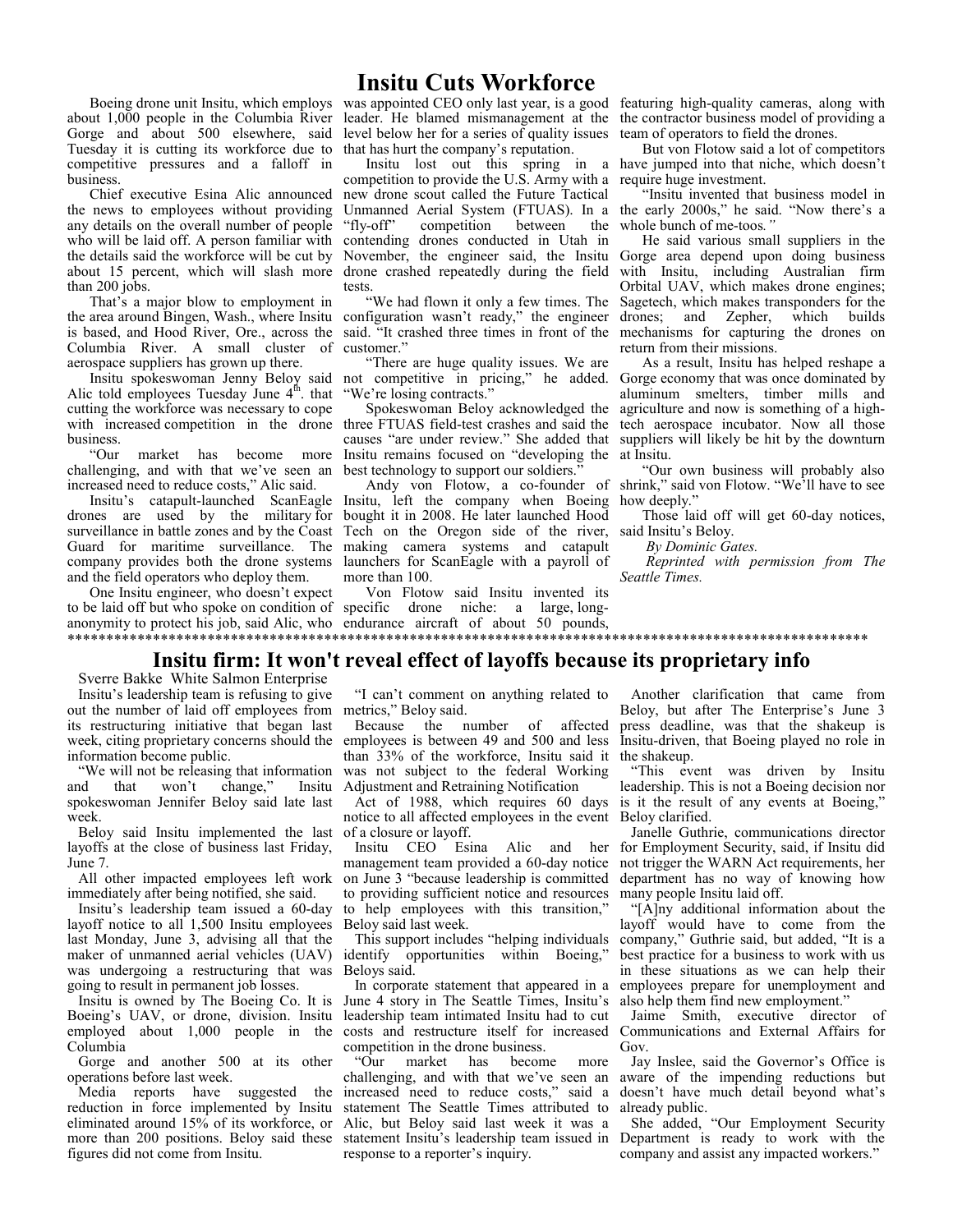

For the latest information on Lyle School District, visit the website for the school district.

**http://www.lyleschools.org**

## **Lyle High School Pioneers Rural Running Start Program**

Over the past two years, Running Start students from Lyle High School and their staff advisor, Cynnamon Hawkins, have quietly pioneered a model Running Start program for rural high schools.

Running Start is a long-standing program approved by the Washington legislature that provides academically motivated students an opportunity to take college courses as part of their high school education. Both high school and college credits can be earned for the completed courses. Some students graduate from high school with two years of college and an associate's degree already completed – tuition free.

Typically, students who participate take the courses on their local community college campus. In past years, Lyle students attended classes on the Mid-Columbia Community College campus in The Dalles and Hood River. A lack of public transportation or access to a car made it difficult for many to attend regularly, and credits earned in Oregon didn't always transfer cleanly to the students' Washington college transcripts, Hawkins explained during a presentation to the Lyle School District Board of Directors January 23.

"I'm proud of the program Cynnamon Hawkins has nurtured here in Lyle," Superintendent Ann Varkados, Ed.D, said. "It provides the students independence but there's plenty of support when needed."

Hawkins approached Clark College in Vancouver about setting up an online Running Start program on the Lyle campus at the start of the 2017-2018 school year, and the college responded enthusiastically.

Now in its second year, 13 high school students are enrolled. Three participate part-time, while 10 are taking all of their courses online through Running Start.

Many students do the work online in the Lyle High School library while others are primarily home-based. Every student is required to be on campus on Wednesdays to meet with Hawkins. If a student is letting work slide or struggling to understand coursework, they work with Hawkins to get back on track.

Hawkins shared that three of this year's seniors are all on track to earn their Associate of Arts from Clark College along with their high school diploma this spring. They are joined by a 2018 graduate who has stayed in the area, but is working toward her college diploma by paying tuition and doing the work remotely here, with support from Hawkins.

Five of Lyle's Running Start students made the Vice Presidents' list this fall, which requires they carry a full course load and earning a 3.75 GPA or higher. Senior Sydney Rains, who earned a 4.0 in her Running Start classes, was not on the VP list, but only because she doesn't carry a full course load with the college.

Students who attended the board meeting with Hawkins shared that participating in the program helped sharpen their skills in time management, organization, and personal responsibility.

Participating in Running Start offers other advantages to students. 2018 graduate Phoenix Dorsey participated part-time, but it was enough to show scholarship and financial aid officers that he was capable of success in college courses. While funds are usually withheld until the student has completed his or her first semester of college successfully, Phoenix's scholarship money was made available to him in the fall for his first semester on campus. He says he also found that his familiarity with Canvas, a software used on college<br>campuses for collaboration with for collaboration colleagues and instructors, gave him greater confidence when he arrived on the Evergreen campus.

Hawkins noted that Running Start gives many of our more academically successful students a program that challenges them, as well as providing access to classes the district couldn't otherwise offer.

Participants in the program can access classes at other community colleges, as well as Clark College. Two students are taking part in a class at Lower Columbia College in Longview.

Clark College was so pleased with the way the on-site Running Start program has rolled out on Lyle's campus.

 **(Klickitat, Lyle Against Substance Abuse Coalition) July 17th . 5 - 6:30 pm Meets the 3rd Wed of each month. Alternates between Klickitat and Lyle**

**The Library Bookmobile--- Summer Schedule Wednesdays July 10th & 24th . Lyle Lyle Activity Center 10:30-12:00 Dallesport Church of Christ…1:30–3:00 Dallesport PTO Meeting Tue, July 2nd. 2:45pm – 3:45pm Monthly on the first Tuesday School Board meetings will be held @ 6pm on the fourth Wednesday July 24, 2019**  *Support your school and attend a meeting.*  COUGAR CUB GEAR

SECONDARY SCHOOL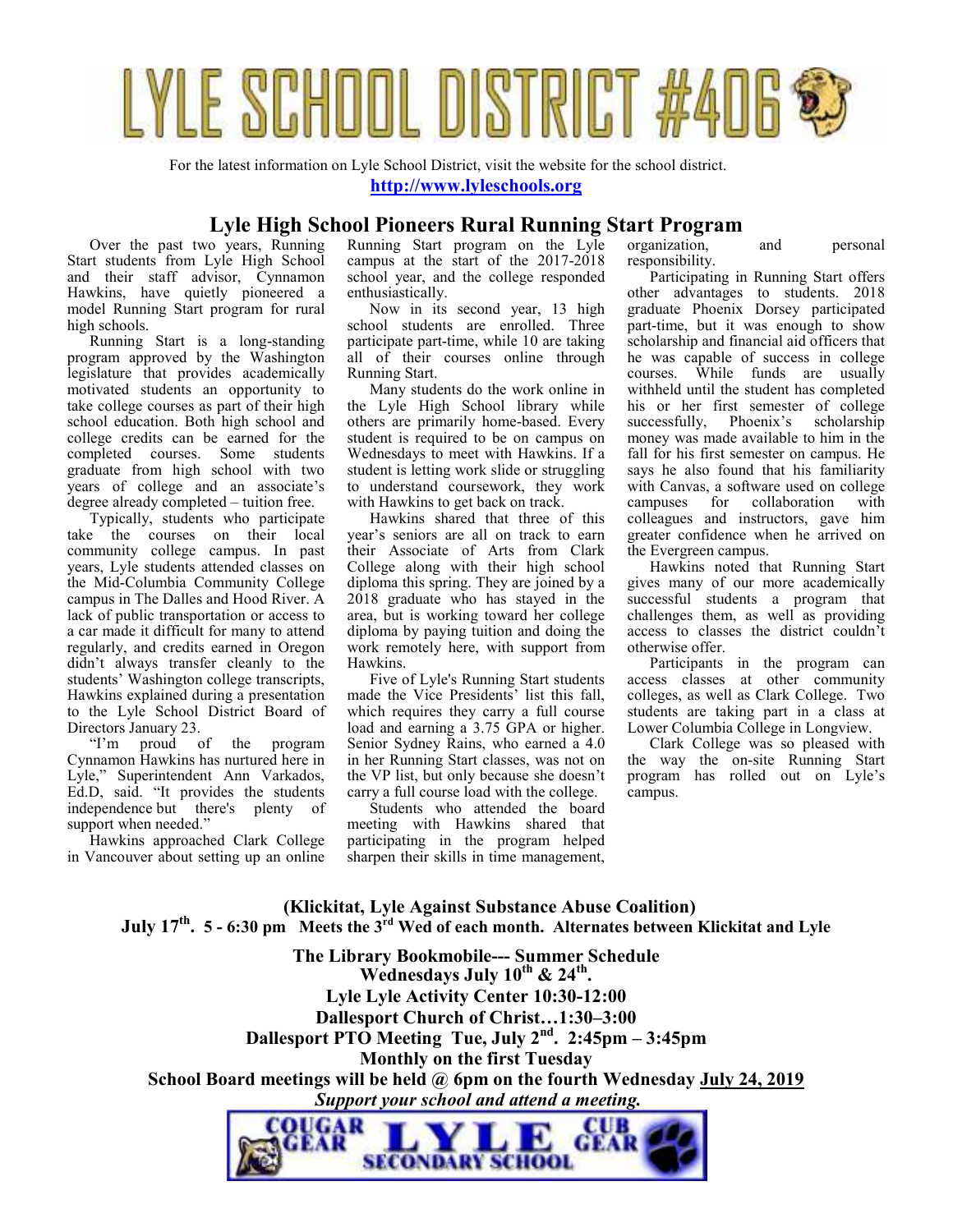

**2019 Fort Dalles Fourth Fireworks July 4, 2019 8:00 PM - 11:00 PM** 

https://www.fortdallesfourth.com/ Fort Dalles Fourth is putting on a live FIREWORK display for the whole town to see. Join the community fun down at the docs by Lewis and Clark Park for the best view in town. Tune into STAR 95.9 FM for a live broadcast during the firework show. www.gorgecountry.com West 1st Street The Dalles, OR Free

 *I received some wrong information last month. The fireworks show had been scheduled for June 30th. It has been changed to the 4th of July.* 

#### **Carnival**

Rainier Amusements Carnival Downtown The Dalles http://rainieramusements.com/

**Thursday, June 27 – Saturday June 29th Thursday**: 4pm–9pm **Friday**: 12pm-10pm (or later) **Saturday**: 12pm - 10pm (or later)

## **The Dalles Farmers' Market**

**Saturdays 9am-1pm**  thedallesfarmersmarket@gmail.com Saturdays through the second weekend in October 2019. **City Park** 5th and Union St The Dalles, OR

## **Gorge Grown Mobile Market**

Come visit them at their new location at the Lyle Activity Center at 3rd St & Hwy 14 for the Friday afternoon market from 4 - 6 pm. Gorge Grown Mobile Market provides locally grown seasonal fruit and vegetables. This year, L77 Ranch will be joining the mobile market to sell their outstanding meat products. The mobile market will be available **every Friday afternoon throughout the summer.** 

#### **Walk-In Summer Movies July 27, 2019 - August 31, 2019**

Free Walk-In Movies Saturdays at dusk at Sorosis Park. July 27th, Aug 3rd, Aug 10th, Aug 17th, Aug 24th, Aug 31st, Starts at Dusk.



#### **Waterfront Wednesdays July 3, Jul 10, Jul 17, Jul 24, 2019 7:00 PM - 9:00 PM http://nolanhare.com**

FUN COUNTRY POWERSPORTS<br>presents Waterfront Wednesdays presents Waterfront Wednesdays<br>Concert Series. FREE CONCERTS Series. FREE every Wednesday from 7-9 p.m. All ages welcome. Bargeway Pub, 1535<br>Bargeway Rd. The Dalles. OR Bargeway Rd. The Dalles, OR Information: 541-296-4759

## **Coffee at the DIG Summer Gardening Series July 6, 13, 20, 27, 2019**

**9:00 AM - 10:00 AM** 

https://oregonstate.box.com/s/9k2nec4yk 7fa8yy27nq3pdgabyglixyh

Join us for Coffee at the DIG! Learn something new from the OSU Master Gardeners at these mini-classes every Saturday throughout the Summer. Talks start at 9 am. And the coffee is on us! The Dalles Imagination Garden Klindt Dr. & Steelhead Way. Saturdays throughout the Summer. Contact: Summer. Contact: Michelle Sager, OSU Wasco County Extension Service, 541-296-5494 FREE

## **WAAAM Traffic Jam - A Car Show and More July 13, 2019**

**http://www.waaamuseum.org/eventsclasses/traffic-jam**

Vehicles (all types including cars, motorcycles, trucks, etc.) are welcome to participate in the show. Enjoy the car show and other fun activities with judging and prizes for entrants and drawings for visitors. WAAAM is located three miles from downtown Hood River at 1600 Air Museum Road, Hood River, OR www.waaamuseum.org Stephanie Hatch, 541-308-1600

info@waaamuseum.org \$12 adults, \$6 kids

## **Hawaiian Teen Pool Party July 20, 2019**

Teens ages 13-17 are invited to a Hawaiian Luau Party at the Northern Wasco County Aquatic Center. Dress up in your best Hawaiian hear and enjoy the refreshments, music by DJE, and festivities. Northern Wasco County Aquatic Center, 602 W 2nd Street \$15

## **Protobot Maker Camp**

**July 18, 2019 9:00 AM - 3:00 PM**  https://extension.oregonstate.edu/4h/was co/camps-clinics

Youth ages 10-17 can build, program and take home a mini-robot. This Wasco County 4-H Camp will help you impress

our family and friends with a 3-D printed mini-robot! Date & Location: Thursday, July 18, 9:00 am-3 pm, Columbia Gorge Community College, Building 1 Cafeteria Columbia Gorge Community College, Building 1. 400 E. Scenic Drive, Ste 20278. The Dalles Information:

https://extension.oregonstate.edu/4h/was co/camps-clinics Admission: \$12

## **Safe Medication Use in Older Adults**

**July 8, 2019 1:00 PM - 5:00 PM**  https://www.oregoncarepartners.com/

Oregon Care Partners is hosting a free, instructor-led class in The Dalles titled "Safe Medication Use in Older Adults" that's designed to help anyone who cares for an aging person learn about safe medication use, pain management and medication reviews. This half-day class is free of charge, thanks to funding from the State of Oregon and partnerships with trusted non-profits including the Alzheimer's Association and Oregon Health Care Association. Visit www.OregonCarePartners.com

to register.

Fairfield Inn & Suites by Marriott 2014 West 7th Street The Dalles, OR 97058 Call 1-800-930-6851

#### **Sunshine Mill July 6, 2019 1:00 p.m.**

The Wasco County Historical Society continues its summer history programs with a tour of the Sunshine Mill. This historic building at 901 E.2nd. St. in The Dalles is where wheat was milled over 130 years ago. The Sunshine Biscuit company milled wheat here for their crackers. You will see many of the old pieces of machinery that were used in the milling process. The building has been brought back to life as a winery and event space by James and Molli Martin. They will lead a tour and give a history of the building.

To reserve a place for a noon luncheon (order off the menu) please call 541-478- 3429

## **K.C.F.D. #6 Dallesport/Murdock Fire Dept. Breakfast July 20th. 7-10 am**

Dallesport fire station All proceeds go to the Dallesport Fire Department Building Fund….. Biscuits and gravy…or Pancakes Coffee & Juice…\$5.00 per Person.

**Fireworks for sale at Dallesport Rd & 3rd. Street thru July 4th .**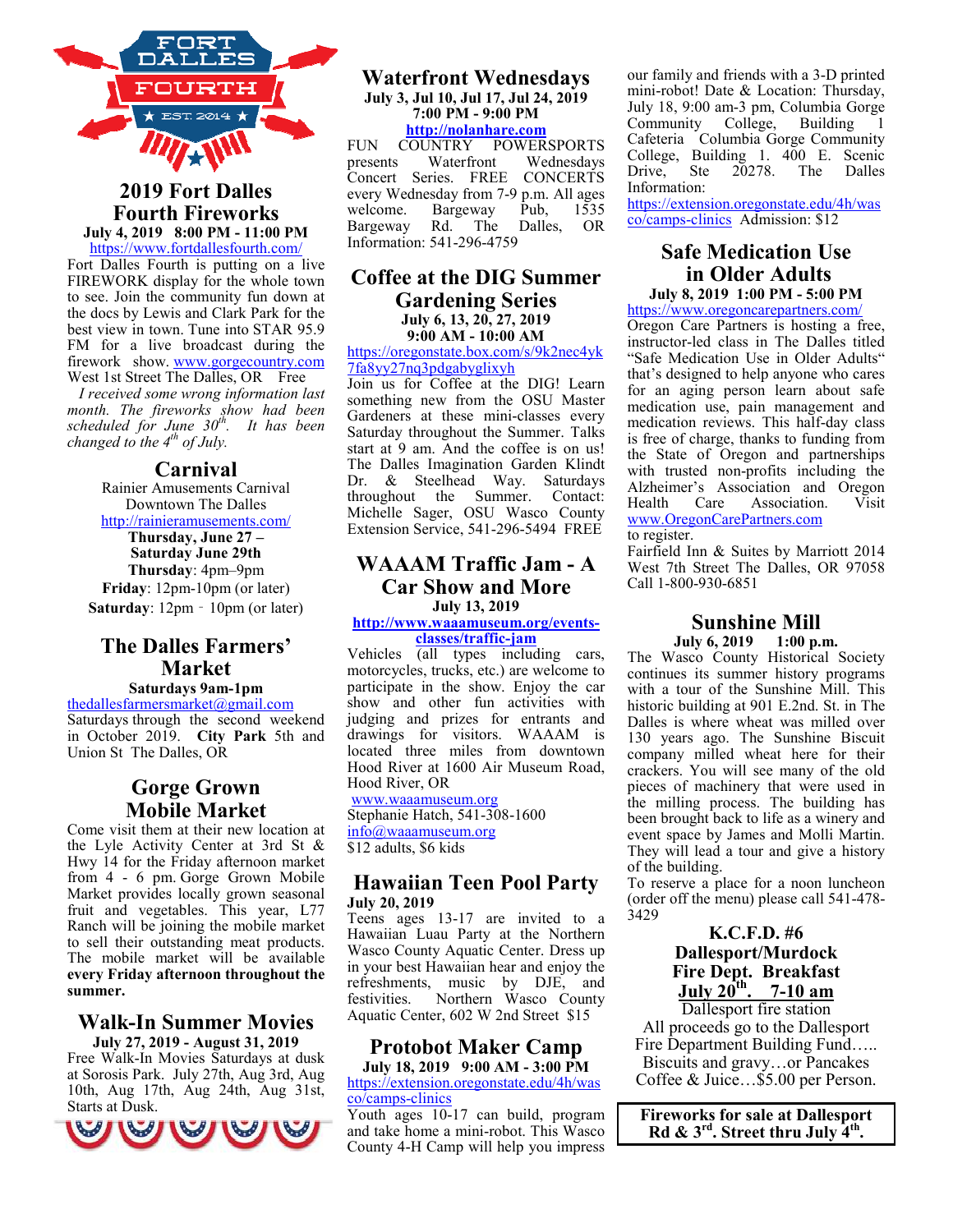# **Dallesport-Murdock Community Calendar**<br>Dallesport-Murdock Fire Dept. KCFD#6 Dallesport-Murdock Community Council

 **630 Central Ave. P.O. Box 215 767-1252 136 6th Ave. P.O. Box 8** 

 **Dallesport-Murdock Community Council 136 6<sup>th</sup> Ave. P.O. Box 8** 

**Post Office hours are 8am-2pm M-F Sat. 7:30am-11:00 for package pick up only Phone 767-1577**

| <b>July 2019</b>                                                                                                                  |                                                                                                |                                                  |                                                                                                                                                          |                                                                                                                                                                                                                                                                                                 |                                                                  |                                                                                                                                  |  |  |
|-----------------------------------------------------------------------------------------------------------------------------------|------------------------------------------------------------------------------------------------|--------------------------------------------------|----------------------------------------------------------------------------------------------------------------------------------------------------------|-------------------------------------------------------------------------------------------------------------------------------------------------------------------------------------------------------------------------------------------------------------------------------------------------|------------------------------------------------------------------|----------------------------------------------------------------------------------------------------------------------------------|--|--|
| <b>Sun</b>                                                                                                                        | Mon                                                                                            | Tue                                              | Wed                                                                                                                                                      | Thu                                                                                                                                                                                                                                                                                             | Fri                                                              | <b>Sat</b>                                                                                                                       |  |  |
| <b>AA Meetings</b><br>Wednesdays<br>and Sundays<br>7pm Lyle<br><b>School Library</b><br>625 Keasey<br>360-870-3321                | Lyle Lions Club<br>meeting.<br>Potluck at 6:00<br>pm; Mtg. at<br>6:30 pm. Call<br>509-365-2921 | <b>Senior Lunch</b><br><b>Lyle 11:30am</b>       | 13                                                                                                                                                       | <b>4 FIREWORKS</b><br>INDEPENDENCE DAY                                                                                                                                                                                                                                                          | 5<br><b>Senior</b><br><b>Advisory</b><br>Meeting<br>10:30am-12pm | 6<br><b>First Saturday</b><br><b>Breakfast</b><br><b>Lyle Lions</b><br><b>Club</b><br>7am-10am<br><b>Everyone</b> is<br>welcome! |  |  |
| $\overline{7}$<br><b>Volunteer</b><br><b>Firefighters</b><br>meet<br><b>Tuesdays 6pm</b><br><b>Dallesport Fire</b><br><b>Hall</b> | 8                                                                                              | q<br><b>Senior Lunch</b><br><b>Lyle 11:30am</b>  | 10 Bookmobile<br>Fire Dist. Biz<br>Meet 6pm<br><b>Commissioners</b><br>Meet 7pm<br><b>Water Dist.</b><br>Meet 5pm                                        | 11<br>Community<br>Council<br><b>Meeting 7pm</b><br><b>World Population</b><br>Day                                                                                                                                                                                                              | 12                                                               | 13                                                                                                                               |  |  |
| 14<br><b>Bastille Day</b>                                                                                                         | 15                                                                                             | 16<br><b>Senior Lunch</b><br><b>Lyle 11:30am</b> | 17<br><b>National Hot Dog</b><br>Day                                                                                                                     | 18                                                                                                                                                                                                                                                                                              | 19<br><b>Airport Board</b><br><b>Meeting 7am</b><br>@Airport     | 20<br><b>Dallesport</b><br><b>Fire Dist</b><br><b>Breakfast</b><br><b>Fundraiser</b><br>@ Fire Hall<br>$7-10am$                  |  |  |
| 21<br><b>National Ice</b><br><b>Cream Day</b>                                                                                     | $ 22\rangle$                                                                                   | 23<br><b>Senior Lunch</b><br><b>Lyle 11:30am</b> | $\overline{24}$<br><b>Bookmobile</b><br><b>Lyle Activity</b><br>Center<br>$10:30 - 12:00$<br><b>Dallesport</b><br><b>Church of Christ</b><br>$1:30-3:00$ | 25                                                                                                                                                                                                                                                                                              | 26                                                               | 27                                                                                                                               |  |  |
| 28                                                                                                                                | 29                                                                                             | 30<br><b>Senior Lunch</b><br>Lyle 11:30am        | 31                                                                                                                                                       | July<br>Named in honor of Julius Caesar (100BC -<br>44BC). In 46 BC Julius Caesar made one of his<br>greatest contributions to history: With the help<br>of Sosigenes, he developed the Julian calendar,<br>the precursor to the Gregorian calendar that we<br>use today.<br>Happy 4th of July! |                                                                  |                                                                                                                                  |  |  |